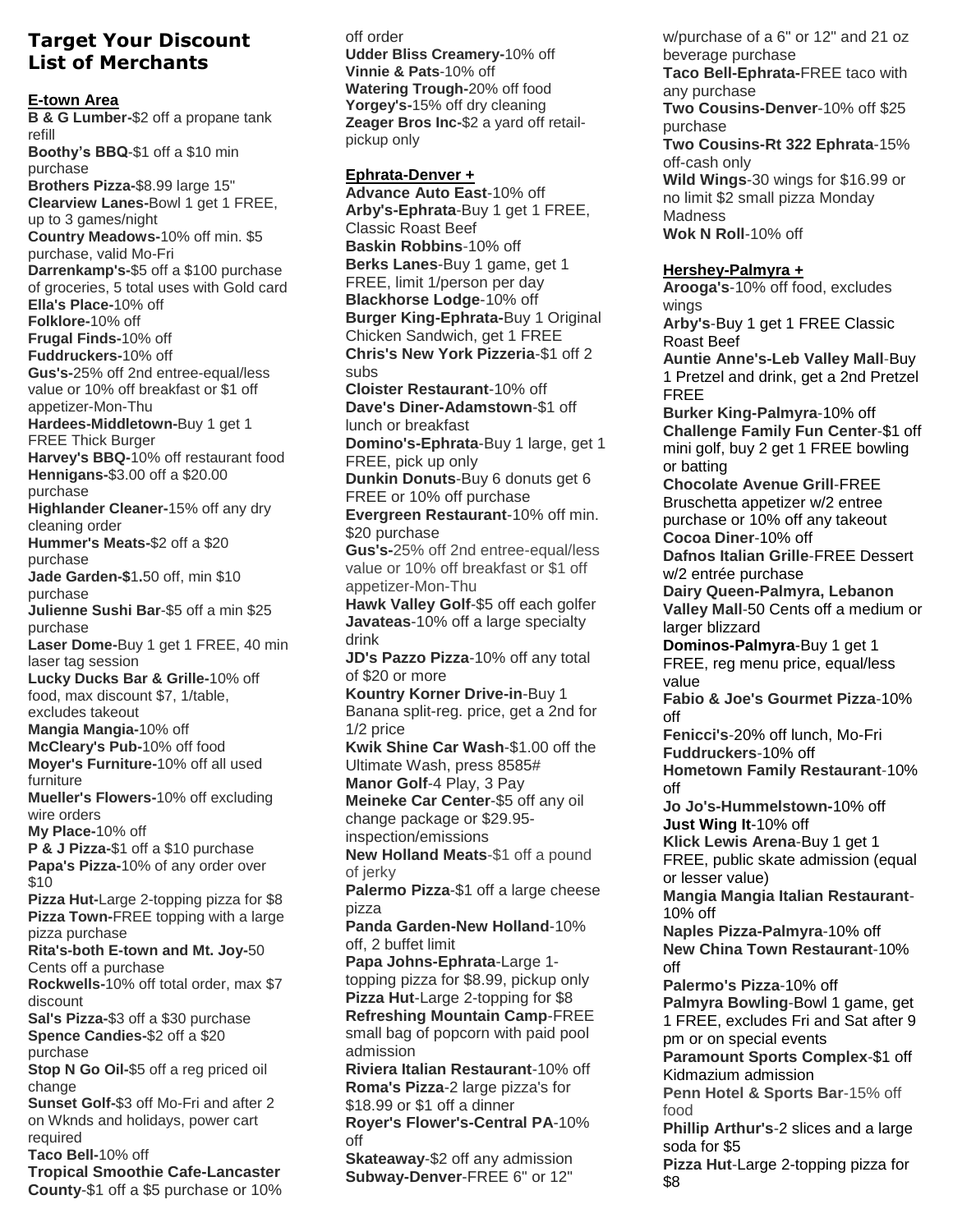**Pronio's Market-5% off, excludes milk and tobacco Rita's-Hummelstown-50 Cents off Rita's-Palmyra, Cleona-10% off a min \$5 purchase Royer's Flowers-10% off Sinkhole Saloon-10% off dinner entrees, Su-Thu Smoked Bar & Grill-FREE appetizer w/purchase of 2 dinner entrees (max value \$10) Soda Jerk-10% off Subway-Palmyra, Campbelltown, W. Lebanon-\$1.00 OFF any Footlong Sub; \$.50 OFF any Six Inch Sub Taco Bell-Hummelstown-Lebanon-Buy a Taco and drink, get a FREE taco Twin Kiss-Colebrook-10% off What If…of Hershey-15% off lunch, excludes alcohol Yogey's Mini Golf**-**\$1 off a round of golf (max \$4 discounts/card)**

## **Lancaster**

**Achenbach's Pastry-10% off, excludes wedding cakes Advance Auto-Lincoln Hwy-10% off Arby's-Central PA-Buy 1 get 1 FREE-classic Roast Beef Arooga's Sports Bar-Central PA-10% off food, excludes wings Auntie Annes (Park City)-Buy 2 pretzels, get 2 FREE of equal or lesser value Bully's Restaurant Pub-10% off Cinnabon (Park City)-15% off Cravings Gourmet Deli-10% off Darrenkamp's-any location-\$5 off \$100 grocery purchase, limit 5 uses w/Gold card DJ's Taste of the 50's-15% off 1 sandwich Domino's-Lititz, Chelsea Sq-Buy 1 Large, get 1 medium 1-topping FREE or 25% off El Rodeo-Central PA-10% off food Friendly's Restaurants-\$3 off a \$15 purchase Garfield's Restaurant & Pub (Eden)-10% off Ginmiya-10% off Good Life Ice Cream & Treats-10% off Hershey Farm Restaurant-Buy 2 bakery items, get 1 FREE, limit 2 Hot Z Pizza-Fruitville Pk-\$2 off any large 16" pizza Hummer's Meats-\$2 off \$20 purchase Infinito's Pizza-Central PA-10% off, dine-in only**

**Java Junction-\$1 off any fire grilled burger or 10% off any organic salad Lancaster Brewing Company-10% off food Leisure Lanes-FREE shoe rental w/game purchase Long John Silver's-10% off Nestle Toll House Café-10% off Papa Johns-Lititz Pike, Columbia Ave-Buy 1 large reg menu price, get a 2nd large for FREE Pie in the Sky-FREE order of fries w/large cheese pizza purchase Pit Stop Quick Lube-\$5 off any service Pizza City-\$1 off a large pizza Pizza Hut-Lancaster County-Large 2-topping pizza for \$8 Revere Tavern-\$5 off \$30 Min purchase Rita's Italian Ice-Columbia Ave, Lincoln Hwy East-20% off regular and large items Royer's Flowers-Central PA-10% off Saladworks-Lancaster County-FREE fountain drink w/purchase of any entrée Sal's Restaurant & Pizzeria-Willow St-\$2 off a \$10 purchase Sloppy Janes Café and Deli-10% off Subway-Leola, Tanger Outlets-Buy a 6" sub w/21 oz drink, get a FREE 6" sub Sugar Bowl-\$1.75 off a large pizza T. Burk & Co Deli-10% off Taco Bell-Lancaster locations-Buy 1 get 1 FREE Taco w/drink purchase The Turkey Hill Experience-10% off admission tickets Tropical Smoothie Cafe-Any Lancaster County location-\$1 off a \$5 purchase or 10% off order Two Cousins-check participating locations-10% off pickup only, check min purchase Village Greens Golf-\$1 off adult admission (up to 4 people) Yorgey's Dry Cleaning-15% off dry cleaning Lebanon Area A&J Pizza-10% off A&M Pizza-Lebanon locations-10% off, not valid in Palmyra Arby's-Palmyra-Buy 1 get 1 FREE Classic Roast Beef**

**Auntie Annes-in Mall-Buy 1 pretzel item and any drink, and get a 2nd pretzel FREE**

**Dairy Queen-West Lebanon locations (including Mall)-50 Cents off a medium or larger blizzard Dunham Sports-10% off non-sale purch, excl apply, GR# 2024621**

**Firestone Complete Autocare-\$10 off oil change Franklin House Tavern-10% off Franz's Tavern-15% off any lunch valid Tues thru Sat Noon to 4pm Greek Town Pizza-10% off Hardee's-Myerstown-Buy 1 get 1 FREE Any Sandwich Infinito's Pizza-Central PA-10% off entire order, dine-in only Just Wing It-10% off Klick Lewis Arena-Buy 1 get 1 FREE, public skate (equal or lesser value) Mel's Diner-FREE soda or coffee w/meal purchase Napoli Italian Family Restaurant-2 XL pizza's for \$17.99, cash only Paramount Sports Complex-\$1 off Kidmazium admission Pizza Hut-Central PA-Large 2 topping for \$8 Queso Dee'as-10% off Raub's Twin Kiss-10% off, \$5 min purchase Rita's-Cleona, Palmyra-10% off a \$5 purchase or more Royer's Flowers-Central PA-10% off Sphinx Cuisine-10% off Subway-Jonestown locations-10% off Subway-West Lebanon locations (including Mall)-\$1.00 OFF any Footlong Sub; \$.50 OFF any Six Inch Sub Taco Bell-Buy 1 taco and drink, get a FREE taco Twin Kiss-Colebrook-10% off Yogey's Mini Golf-\$1 off a round of golf (max \$4 discounts/card) Lower Swatara-Harrisburg ABC North Lanes-Buy 2 get 1 FREE Game ABC East Lanes-Buy 2 games, get 2 FREE Angie's Family Restaurant-10% off food only Arby's-Central PA-Buy 1 get 1 FREE Classic Roast Beef Arooga's Sports Bar-Central PA-10% off food, excludes wings Bagel Lovers Café-10% off Challenge Family Fun Center-Buy 2 get 1 FREE bowling or batting or \$1 off mini golf Deer Valley Golf-10% off greens fee and cart only Doc's Family Fun Center-1/2 price admission on weekend skating session Domino's Pizza-Eisenhower Blvd-Buy 1 get 1 FREE, menu price, carryout only**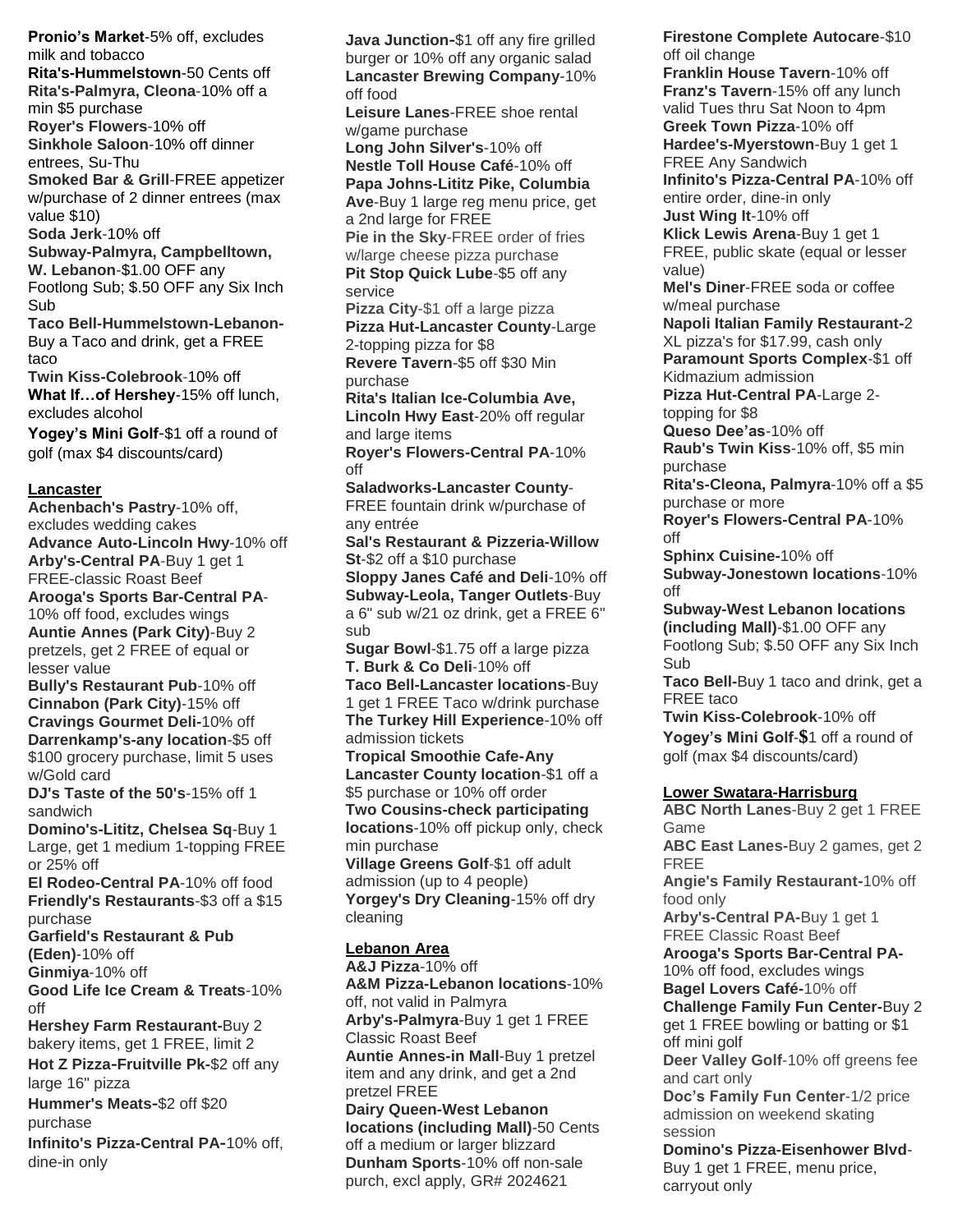**El Rodeo-10% off food Friendly's-High Pt Blvd-\$3 off a \$15 purchase Hardees-Middletown, Harrisburg-Buy 1 get 1 FREE Thick Burger Hummers Meats-\$2 off a \$20 purchase Infinito's Pizza-10% off, dine-in only Kuppy's Diner-10% off dinner, dinein only Lancaster Brewing Company-10% off food Lin Garden Chinese Food-10% off Moe's Southwest Grill-10% off Naples Pizza-Steelton, Hbrg-10% off Papa Joe's Restaurant (East and West)-10% off Peachtree Restaurant-10% off lunch or dinner only Pizza Hut-Large 2-topping for \$8 Rita's-Highspire-50 Cents off Roberto's Pizza-10% off, min \$10 purchase Royer's Flowers-Central PA-10% off Sonic-Buy 1 get 1 FREE, Medium Blast or Milk Shake Sunset Golf-\$3 off Greens fee w/cart. Wknd/Holiday after 2 pm Taco Bell-Middletown, Hummelstown-Buy 1 get 1 FREE Taco, w/drink purchase Taco Bell-Jonestown Rd-10% off Taj Palace Indian Cuisine-10% off Texas Roadhouse-Harrisburg-FREE Appetizer w/entrée purchase Tropical Smoothie Cafe-High Pt Blvd, Camp Hill-99 cent smoothie w/wrap, salad or sandwich purchase Twin Ponds-\$1 off public ice skating admission, not valid during cheap skate Waffle House-10% off Zeager Bros Inc-\$2 a yard off retailpickup only Manheim-Lititz Area A&M Pizza-10% off Arby's-Park City-Buy 1 get 1 FREE Classic Roast Beef Auntie Anne's-Park City-Buy 2 pretzels, get 2 FREE of equal or lesser value Brickhouse Café-Buy any entrée, get the 2nd half off Café Capriccio Pizzeria-10% off Cain's Lanes-Bowl 1 get 1 FREE, 2 game limit. Good for cardholder only. China One-10% off**

**Cinnabon-Park City-15% off Colebrook Bakery-10% off Darrenkamp's-Any location-\$5 off a \$100 purchase on groceries, limit 5 uses w/Gold card**

**DiMarias Pizza-Mt Joy-15% off, min \$10 purchase Divine Consign-10% off regular purchase, max \$5 dollars Domino's-Lititz-Buy 1 large, get a medium 1-topping for FREE or 25% off El Rodeo-10% off Evergreen Golf-Exec Course-\$12 Wkday, \$13 Wknd/Hol, Pitch/Putt- \$6, wknd/hol \$7 Friendly's-\$3 off a \$15 purchase Fuddruckers-10% off Garfield's-10% off Good Life Ice Cream & Treats-10% off Graziano's-\$1 off large, 16" cheese pizza Greco's Italian Ice-Buy 1 get 1 FREE small or medium italian ice or gelato Gus's-MJ or Ephrata-25% off 2nd entree-equal/less value or 10% off breakfast or \$1 off appetizer-Mon-Thu Harvey's BBQ-10% off restaurant food Hennigans-\$3 off a \$20 purchase Highlander Cleaner-15% off any dry cleaning order Hot Z Pizza-Fruitville Pk-\$2 off any large, 16" pizza Hummer's Meats-\$2 off a \$20 purchase JoBoy's Brew Pub-\$5 off Dine-in food purchase only Kountry Kitchen-10% off, Mo-Thu Landis Wash & Lube-20% off any car wash Laser Dome-Buy 1 get 1 FREE, 40 min laser tag session Long John Silvers-10% off Nestle Toll House Café-Park City-10% off Papa Johns-Lititz Pike-Buy 1 large at reg menu price, get a 2nd large for FREE Philly Pretzel Factory-Buy 5 regular pretzels, get 3 reg pretzels FREE Pizza Hut-Large 2-topping for \$8 Pretzel Hut-FREE Fries w/sandwich purchase Rino's Pizza-10% off Royer's Flowers-All locations-10% off Saladworks-Lititz, Park City-FREE fountain drink w/purchase of any entrée Sublime Cupcakes-Buy 4 cupcakes, get 2 FREE Today's Pizza-\$2 off a min \$15 purchase Tropical Smoothie Café-Any Lancaster County location-\$1 off a \$5 purchase or 10% off**

**Yorgey's-any location-15% off dry cleaning**

## **Mt Joy & More Arby's-Park City-Buy 1 get 1 FREE-Classic Roast Beef Auntie Annes-Park City-Buy 2 pretzels, get 2 FREE of equal or lesser value B & G Lumber-\$2 off a propane tank refill Bully's Restaurant Pub-Columbia-10% off Cinnabon-Park City-15% off Clearview Lanes-Bowl 1 get 1 FREE, up to 3 games/night Darrenkamp's-\$5 off a \$100 purchase of groceries-limit 5 uses with Gold card DiMarias Pizza-15% off, min \$10 purchase Folklore-10% off Friendly's-Lancaster-\$3 off a \$15 purchase Fuddruckers-10% off Gus's-25% off 2nd entree-equal/less value or 10% off breakfast or \$1 off appetizer-Mon-Thu Harvey's BBQ-10% off restaurant food Hennigans-\$3 off a \$20 purchase Highlander Cleaner-15% off any dry cleaning order Hummer's Meats-\$2 off a \$20 purchase Jade Garden-\$1.50 off, min \$10 purchase Laser Dome-Buy 1 get 1 FREE, 40 min laser tag session Lucky Ducks Bar & Grille-10% off food, max discount \$7, 1/table, excludes takeout McCleary's Pub-10% off food Moyer's Furniture-10% off all used furniture Mt. Joy Two Cousins-10% off min \$20 purchase Mueller's Flowers-10% off excluding wire orders My Place-10% off Nestle Toll House Cafe-Park City-10% off Papa's Pizza-10% of any order over \$10 Parma Pizza-Marietta-\$2 off min \$10 purchase, \$5 off a min \$25 Pizza Hut-Central PA-Large 2-topping pizza for \$8 Rita's-Mt. Joy & E-town-50 Cents off a purchase Rockwells-10% off total order, max \$7 discount Royer's Flowers-Central PA-10% off Saladworks-Park City-FREE fountain drink w/entrée purchase Sal's Pizza-\$3 off a \$30 purchase, to go order Spence Candies-\$2 off a \$20 purchase**

**Taco Bell-E-town-10% off**